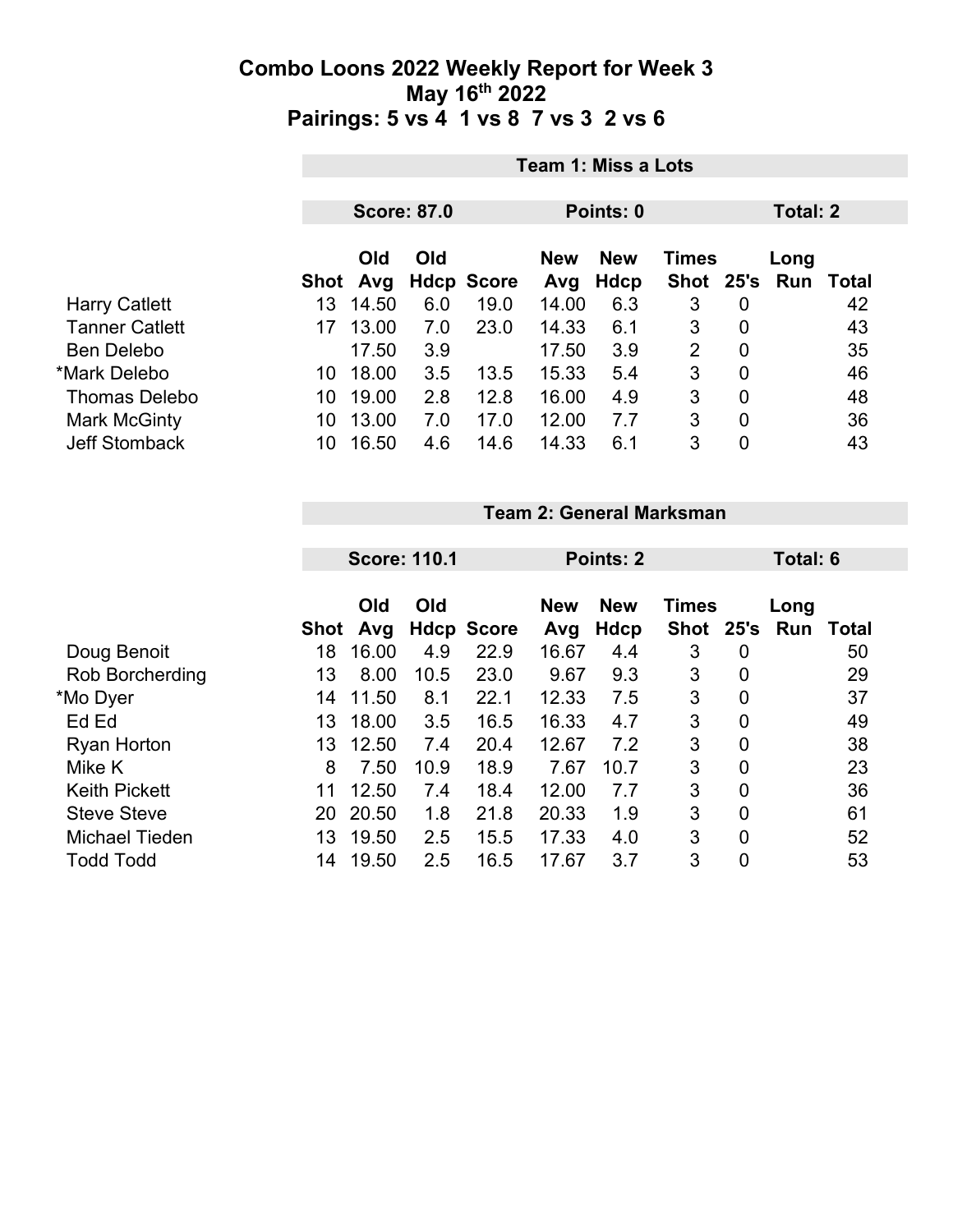|                      |      | <b>Team 3: Skidmarks</b> |      |                   |            |            |              |                |          |       |  |
|----------------------|------|--------------------------|------|-------------------|------------|------------|--------------|----------------|----------|-------|--|
|                      |      |                          |      |                   |            |            |              |                |          |       |  |
|                      |      | <b>Score: 104.0</b>      |      |                   | Points: 2  |            |              |                | Total: 2 |       |  |
|                      |      | Old                      | Old  |                   | <b>New</b> | <b>New</b> | <b>Times</b> |                | Long     |       |  |
|                      | Shot | Avg                      |      | <b>Hdcp Score</b> | Avg        | Hdcp       | <b>Shot</b>  | 25's           | Run      | Total |  |
| Mike Carbone         | 16   | 14.50                    | 6.0  | 22.0              | 15.00      | 5.6        | 3            | $\overline{0}$ |          | 45    |  |
| Josh Halloran        | 17   |                          |      | 17.0              | 17.00      | 4.2        | 1            | 0              |          | 17    |  |
| Dean Hanson          | 14   |                          |      | 14.0              | 14.00      | 6.3        |              | 0              |          | 14    |  |
| *JD Hanson           | 12   | 15.50                    | 5.3  | 17.3              | 14.33      | 6.1        | 3            | $\overline{0}$ |          | 43    |  |
| Pat Hegseth          | 1    | 3.50                     | 13.7 | 14.7              | 2.67       | 14.2       | 3            | $\mathbf 0$    |          | 8     |  |
| <b>Tony Hegseth</b>  | 14   | 13.50                    | 6.7  | 20.7              | 13.67      | 6.5        | 3            | $\overline{0}$ |          | 41    |  |
| <b>Scott Huckert</b> | 11   | 8.50                     | 10.2 | 21.2              | 9.33       | 9.6        | 3            | 0              |          | 28    |  |
| <b>Tim Nolan</b>     | 19   | 15.50                    | 5.3  | 23.0              | 16.67      | 4.4        | 3            | 0              |          | 50    |  |
| <b>Jerrid Voss</b>   | 0    | 19.00                    | 2.8  | 2.8               | 12.67      | 7.2        | 3            | 0              |          | 38    |  |

|                       | <b>Score: 108.8</b> |       |      |                   |            | Points: 2   |              | Total: 4       |      |       |
|-----------------------|---------------------|-------|------|-------------------|------------|-------------|--------------|----------------|------|-------|
|                       |                     |       |      |                   |            |             |              |                |      |       |
|                       |                     | Old   | Old  |                   | <b>New</b> | <b>New</b>  | <b>Times</b> |                | Long |       |
|                       | Shot                | Avg   |      | <b>Hdcp Score</b> | Avg        | <b>Hdcp</b> | Shot 25's    |                | Run  | Total |
| Matt B                | 12                  | 13.00 | 7.0  | 19.0              | 12.67      | 7.2         | 3            | 0              |      | 38    |
| <b>John Collins</b>   | 17                  | 20.50 | 1.8  | 18.8              | 19.33      | 2.6         | 3            | $\overline{0}$ |      | 58    |
| <b>Justin Collins</b> | 15                  | 14.00 | 6.3  | 21.3              | 14.33      | 6.1         | 3            | $\overline{0}$ |      | 43    |
| <b>Sam Collins</b>    | 19                  | 17.00 | 4.2  | 23.0              | 17.67      | 3.7         | 3            | $\overline{0}$ |      | 53    |
| <b>Tom Forrest</b>    | 13                  | 20.50 | 1.8  | 14.8              | 18.00      | 3.5         | 3            | $\overline{0}$ |      | 54    |
| Jeff Jeff             | 18                  | 14.50 | 6.0  | 23.0              | 15.67      | 5.1         | 3            | $\overline{0}$ |      | 47    |
| Mo Mo                 | 5                   | 7.50  | 10.9 | 15.9              | 6.67       | 11.4        | 3            | $\overline{0}$ |      | 20    |
| <b>Neal Neal</b>      | 11                  | 12.00 | 7.7  | 18.7              | 11.67      | 7.9         | 3            | $\overline{0}$ |      | 35    |
| <b>Keith Ross</b>     | 12                  | 8.00  | 10.5 | 22.5              | 9.33       | 9.6         | 3            | 0              |      | 28    |

**Team 4: Gun Slingers**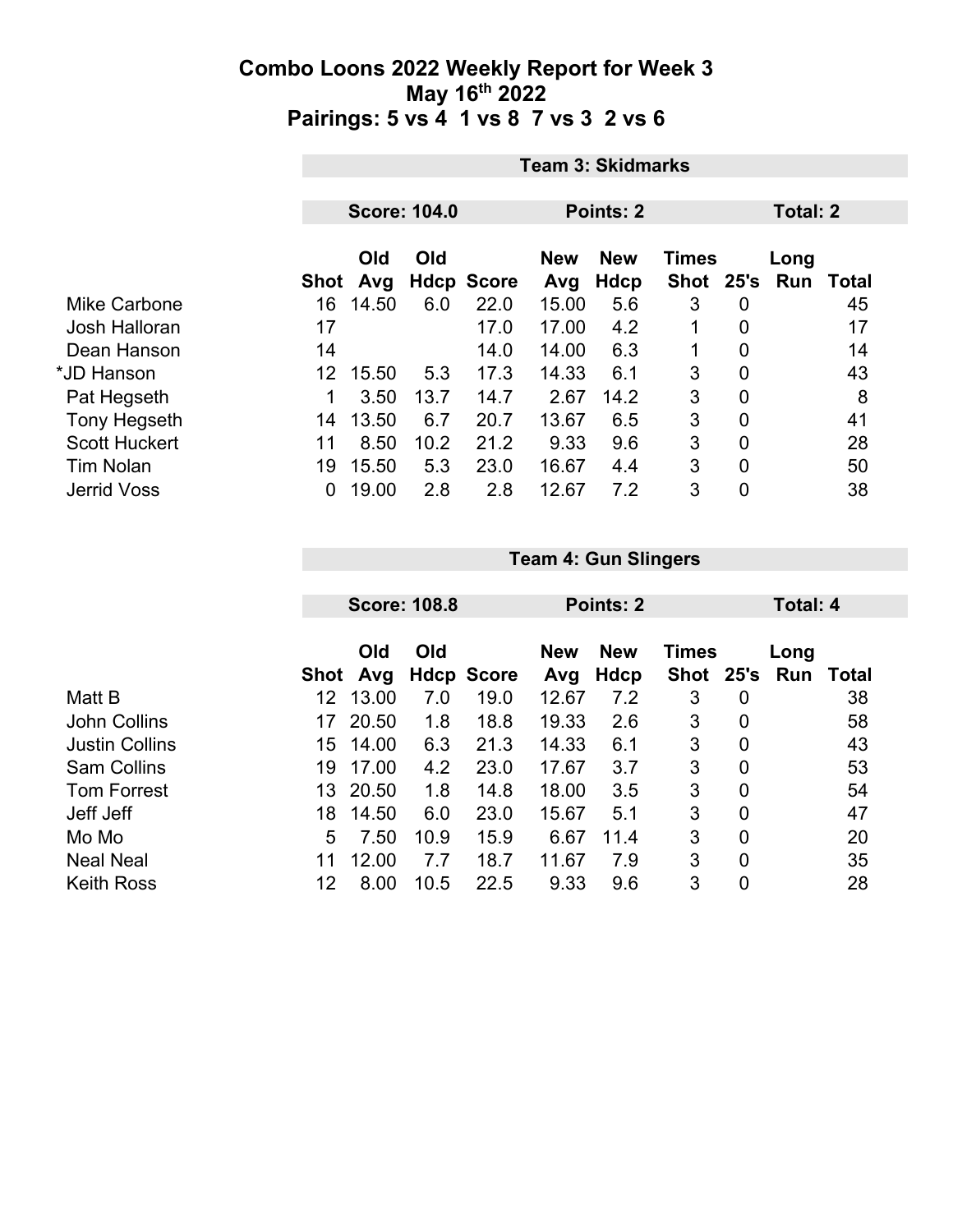|                      |      | <b>Team 5: Concussion Ducks</b> |     |                   |                   |                    |                           |                |             |              |  |  |
|----------------------|------|---------------------------------|-----|-------------------|-------------------|--------------------|---------------------------|----------------|-------------|--------------|--|--|
|                      |      |                                 |     |                   |                   |                    |                           |                |             |              |  |  |
|                      |      | <b>Score: 108.1</b>             |     |                   |                   | Points: 0          |                           | Total: 2       |             |              |  |  |
|                      | Shot | Old<br>Avg                      | Old | <b>Hdcp Score</b> | <b>New</b><br>Avg | <b>New</b><br>Hdcp | <b>Times</b><br>Shot 25's |                | Long<br>Run | <b>Total</b> |  |  |
| <b>Jeff Bakke</b>    | 6    | 14.50                           | 6.0 | 12.0              | 11.67             | 7.9                | 3                         | 0              |             | 35           |  |  |
| <b>Randy Beyreis</b> | 12   | 11.50                           | 8.1 | 20.1              | 11.67             | 7.9                | 3                         | $\overline{0}$ |             | 35           |  |  |
| <b>Scott Elke</b>    | 8    | 10.00                           | 9.1 | 17.1              | 9.33              | 9.6                | 3                         | 0              |             | 28           |  |  |
| *Kevin Griffin       | 13   | 10.00                           | 9.1 | 22.1              | 11.00             | 8.4                | 3                         | 0              |             | 33           |  |  |
| Brian Jablonski      | 13   | 12.50                           | 7.4 | 20.4              | 12.67             | 7.2                | 3                         | $\overline{0}$ |             | 38           |  |  |
| Jason Lamusga        | 14   | 10.50                           | 8.8 | 22.8              | 11.67             | 7.9                | 3                         | 0              |             | 35           |  |  |
| Jon Livingston       | 19   | 17.50                           | 3.9 | 22.9              | 18.00             | 3.5                | 3                         | $\overline{0}$ |             | 54           |  |  |
| Kevin Schmidt        | 13   | 13.00                           | 7.0 | 20.0              | 13.00             | 7.0                | 3                         | $\overline{0}$ |             | 39           |  |  |
| <b>Bud Schoenle</b>  | 9    | 10.50                           | 8.8 | 17.8              | 10.00             | 9.1                | 3                         | 0              |             | 30           |  |  |
| <b>Jeff Strong</b>   | 9    | 11.00                           | 8.4 | 17.4              | 10.33             | 8.9                | 3                         | $\overline{0}$ |             | 31           |  |  |

|                     |      |            | <b>Score: 82.5</b> |                   | Points: 0         |                    |                           |                | Total: 2 |                  |  |
|---------------------|------|------------|--------------------|-------------------|-------------------|--------------------|---------------------------|----------------|----------|------------------|--|
|                     | Shot | Old<br>Avg | Old                | <b>Hdcp Score</b> | <b>New</b><br>Avg | <b>New</b><br>Hdcp | <b>Times</b><br>Shot 25's |                | Long     | <b>Run Total</b> |  |
| *Tom Bednarczyk     | 9    | 14.00      | 6.3                | 15.3              | 12.33             | 7.5                | 3                         | 0              |          | 37               |  |
| <b>Rob Bennett</b>  | 13   | 16.00      | 4.9                | 17.9              | 15.00             | 5.6                | 3                         | $\overline{0}$ |          | 45               |  |
| <b>Tony Calova</b>  |      |            |                    |                   |                   |                    | $\mathbf 0$               | $\overline{0}$ |          | 0                |  |
| Jeff Freeman        |      | 11.50      | 8.1                | 15.1              | 10.00             | 9.1                | 3                         | 0              |          | 30               |  |
| Scott Johnson       | 18   | 17.00      | 4.2                | 22.2              | 17.33             | 4.0                | 3                         | $\mathbf 0$    |          | 52               |  |
| <b>Brent Larsen</b> | 6    |            |                    | 6.0               | 6.00              | 11.9               | 1                         | 0              |          | 6                |  |
| Shawn Meyer         |      |            |                    |                   |                   |                    | 0                         | 0              |          | $\mathbf 0$      |  |
| <b>Greg Neva</b>    | 12   |            |                    | 12.0              | 12.00             | 7.7                | 1                         | $\overline{0}$ |          | 12               |  |
| Jon Pangerl         |      |            |                    |                   |                   |                    | $\overline{0}$            | 0              |          | 0                |  |
| <b>Tim White</b>    | 6    |            |                    | 6.0               | 6.00              | 11.9               | 1                         | 0              |          | 6                |  |

**Team 6: Davis**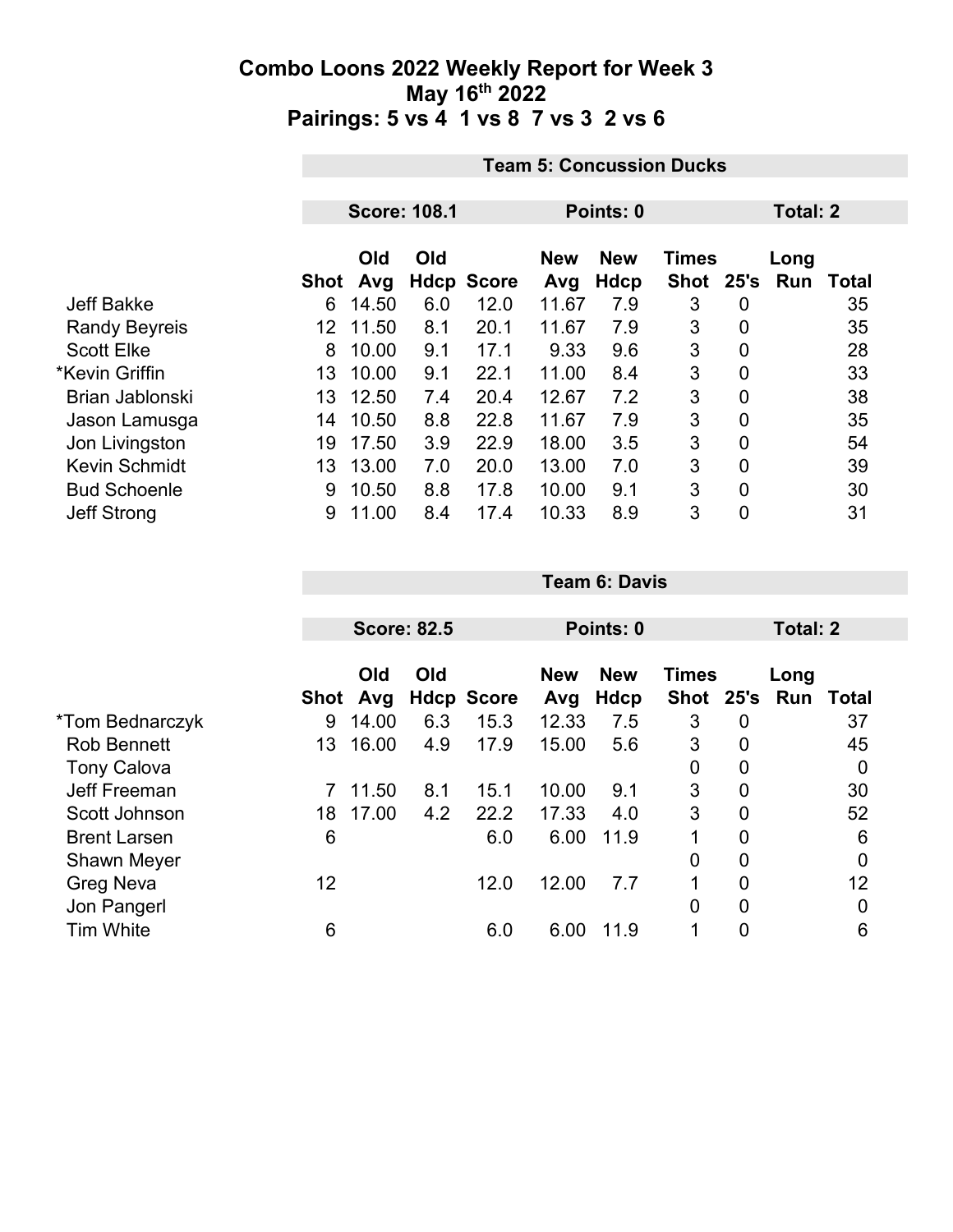|                     | <b>Team 7: Team Pigeon Pounders</b> |                    |      |                   |                   |                           |                           |                |             |                  |  |  |
|---------------------|-------------------------------------|--------------------|------|-------------------|-------------------|---------------------------|---------------------------|----------------|-------------|------------------|--|--|
|                     |                                     |                    |      |                   |                   |                           |                           |                |             |                  |  |  |
|                     |                                     | <b>Score: 96.1</b> |      |                   | Points: 0         |                           |                           |                |             | Total: 0         |  |  |
|                     | <b>Shot</b>                         | Old<br>Avg         | Old  | <b>Hdcp Score</b> | <b>New</b><br>Avg | <b>New</b><br><b>Hdcp</b> | <b>Times</b><br>Shot 25's |                | Long<br>Run | Total            |  |  |
| Joe Boetl           |                                     | 13.30              |      | 20.3              |                   |                           | 0                         | 0              |             | $\boldsymbol{0}$ |  |  |
| John DeLeon         | 11                                  | 9.00               | 9.8  | 20.8              | 9.67              | 9.3                       | 3                         | $\overline{0}$ |             | 29               |  |  |
| <b>Tim Diamond</b>  |                                     |                    |      |                   |                   |                           | $\Omega$                  | 0              |             | 0                |  |  |
| Dan Leach           | 6                                   | 7.00               | 11.2 | 17.2              | 6.67              | 11.4                      | 3                         | 0              |             | 20               |  |  |
| <b>Nick Leach</b>   | 6                                   | 8.00               | 10.5 | 16.5              | 7.33              | 11.0                      | 3                         | 0              |             | 22               |  |  |
| <b>Robert Libke</b> | 11                                  | 12.00              | 7.7  | 18.7              | 11.67             | 7.9                       | 3                         | $\overline{0}$ |             | 35               |  |  |
| <b>Reide Weber</b>  | 12                                  | 14.00              | 6.3  | 18.3              | 13.00             | 7.0                       | $\overline{2}$            | $\overline{0}$ |             | 26               |  |  |
| <b>Ivan Weiss</b>   | 6                                   | 7.50               | 10.9 | 16.9              | 7.00              | 11.2                      | 3                         | $\overline{0}$ |             | 21               |  |  |
| <b>Lisa Weiss</b>   | 4                                   | 3.00               | 14.0 | 18.0              | 3.33              | 13.8                      | 3                         | $\overline{0}$ |             | 10               |  |  |
| *Ivan Weiss Jr      | 8                                   | 9.50               | 9.5  | 17.5              | 9.00              | 9.8                       | 3                         | 0              |             | 27               |  |  |

| Team 8: League average |                    |                                                  |  |           |       |          |          |  |  |
|------------------------|--------------------|--------------------------------------------------|--|-----------|-------|----------|----------|--|--|
|                        |                    |                                                  |  |           |       |          |          |  |  |
|                        | <b>Score: 99.1</b> |                                                  |  | Points: 2 |       |          | Total: 6 |  |  |
| Old                    | Old                | Shot Avg Hdcp Score Avg Hdcp Shot 25's Run Total |  | New New   | Times | $\Omega$ | Long     |  |  |

Super Shooters: None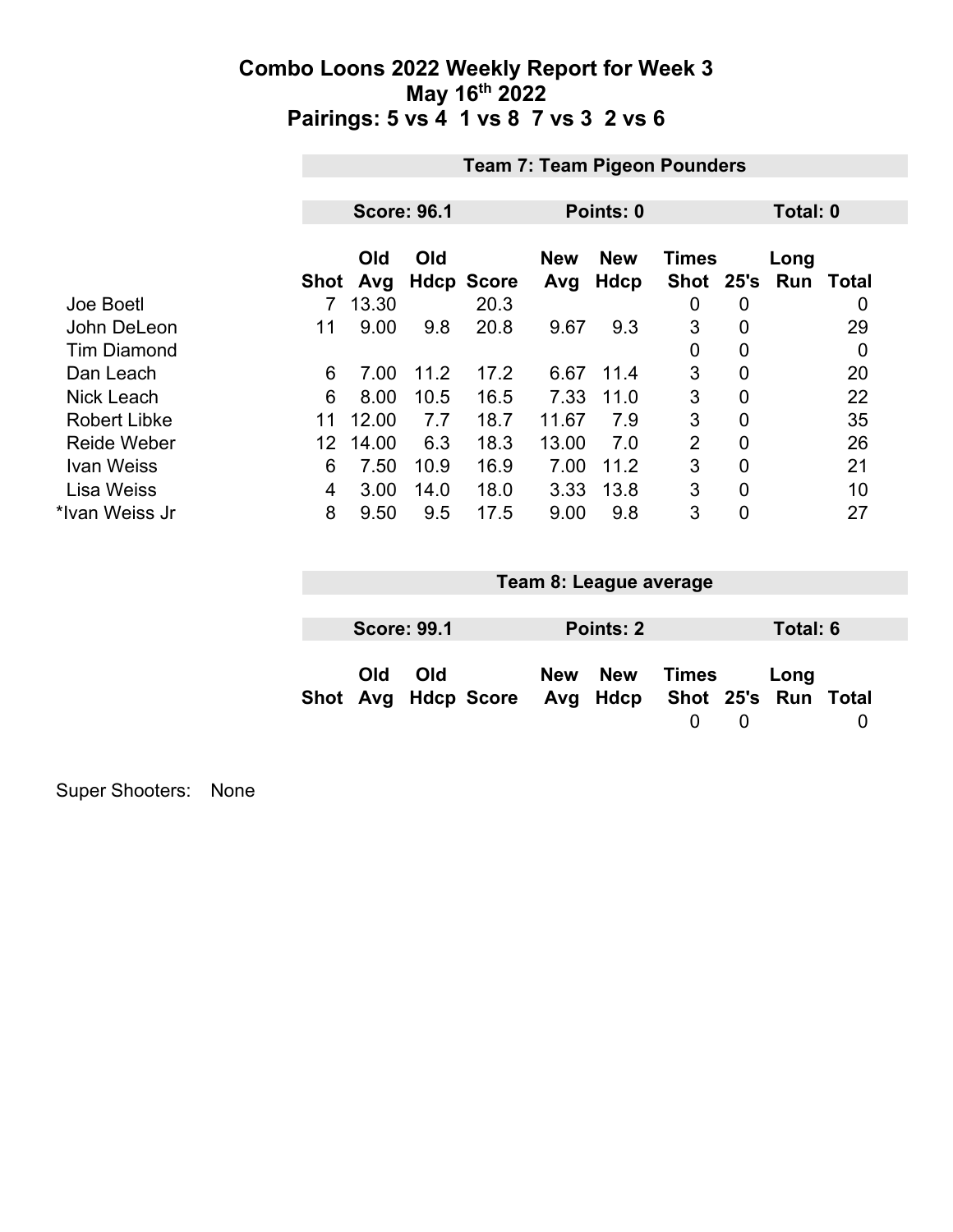# **Combo Loons 2022 Team Standings through week 3**

| Team 8 | League average              | 6.0 |
|--------|-----------------------------|-----|
| Team 2 | <b>General Marksman</b>     | 6.0 |
| Team 4 | <b>Gun Slingers</b>         | 4.0 |
| Team 6 | <b>Davis</b>                | 2.0 |
| Team 5 | <b>Concussion Ducks</b>     | 2.0 |
| Team 3 | <b>Skidmarks</b>            | 2.0 |
| Team 1 | <b>Miss a Lots</b>          | 2.0 |
| Team 7 | <b>Team Pigeon Pounders</b> | 0.0 |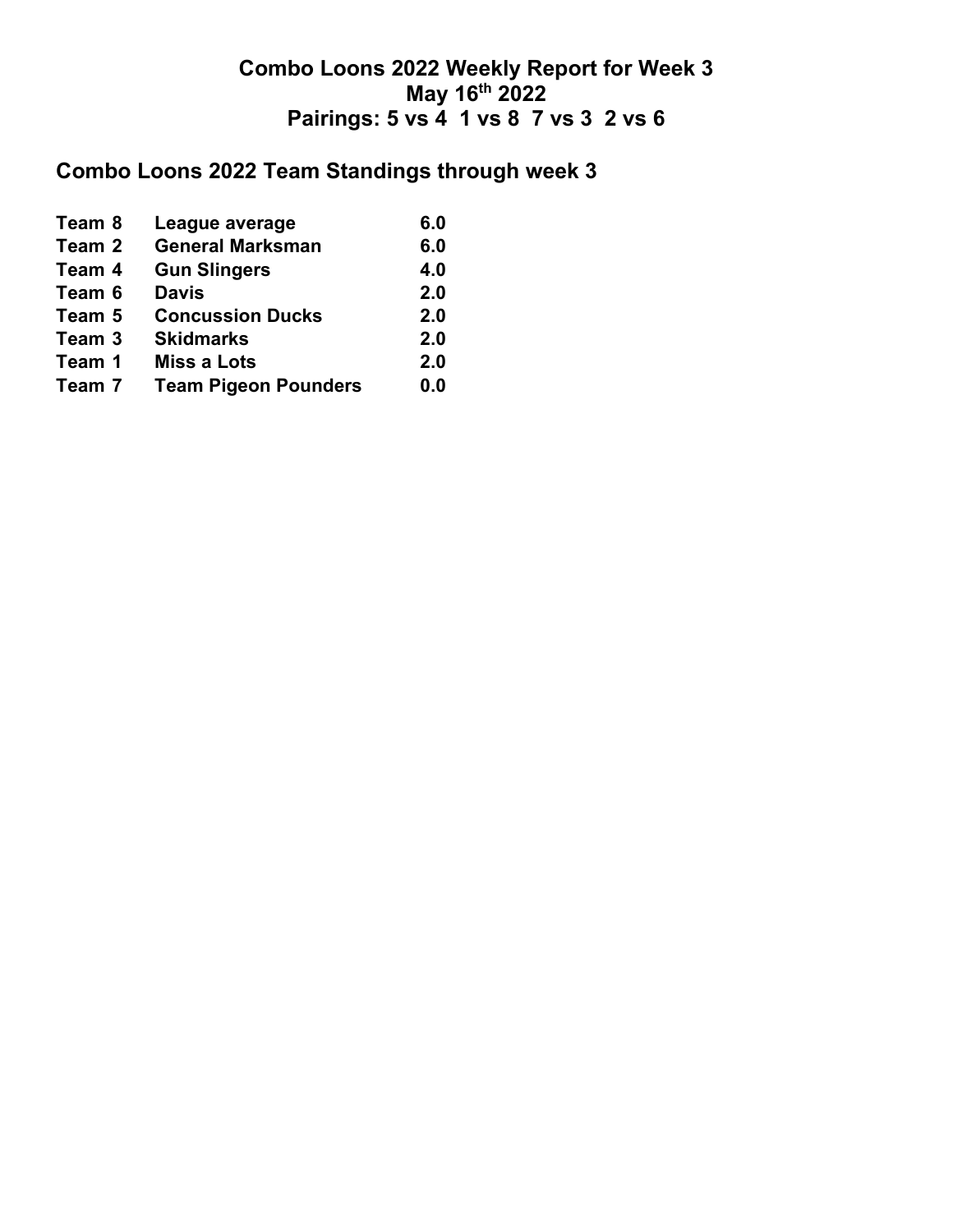## **Combo Loons 2022 Total Target Leaders Through Week 3**

| Shooter               | Total | Avg   |                | Rounds Straights Team |                             |
|-----------------------|-------|-------|----------------|-----------------------|-----------------------------|
| <b>Steve Steve</b>    | 61    | 20.33 | 3              | 0                     | <b>General Marksman</b>     |
| <b>John Collins</b>   | 58    | 19.33 | 3              | 0                     | <b>Gun Slingers</b>         |
| <b>Tom Forrest</b>    | 54    | 18.00 | 3              | 0                     | <b>Gun Slingers</b>         |
| Jon Livingston        | 54    | 18.00 | 3              | 0                     | <b>Concussion Ducks</b>     |
| <b>Sam Collins</b>    | 53    | 17.67 | 3              | 0                     | <b>Gun Slingers</b>         |
| <b>Todd Todd</b>      | 53    | 17.67 | 3              | 0                     | <b>General Marksman</b>     |
| Scott Johnson         | 52    | 17.33 | 3              | 0                     | Davis                       |
| <b>Michael Tieden</b> | 52    | 17.33 | 3              | 0                     | <b>General Marksman</b>     |
| Doug Benoit           | 50    | 16.67 | 3              | 0                     | <b>General Marksman</b>     |
| <b>Tim Nolan</b>      | 50    | 16.67 | 3              | 0                     | <b>Skidmarks</b>            |
| Ed Ed                 | 49    | 16.33 | 3              | 0                     | <b>General Marksman</b>     |
| <b>Thomas Delebo</b>  | 48    | 16.00 | 3              | 0                     | Miss a Lots                 |
| Jeff Jeff             | 47    | 15.67 | 3              | 0                     | <b>Gun Slingers</b>         |
| <b>Mark Delebo</b>    | 46    | 15.33 | 3              | 0                     | Miss a Lots                 |
| <b>Rob Bennett</b>    | 45    | 15.00 | 3              | 0                     | Davis                       |
| <b>Mike Carbone</b>   | 45    | 15.00 | 3              | 0                     | <b>Skidmarks</b>            |
| <b>Justin Collins</b> | 43    | 14.33 | 3              | 0                     | <b>Gun Slingers</b>         |
| <b>Jeff Stomback</b>  | 43    | 14.33 | 3              | 0                     | Miss a Lots                 |
| <b>Tanner Catlett</b> | 43    | 14.33 | 3              | 0                     | Miss a Lots                 |
| <b>JD Hanson</b>      | 43    | 14.33 | 3              | $\mathbf 0$           | <b>Skidmarks</b>            |
| <b>Harry Catlett</b>  | 42    | 14.00 | 3              | 0                     | Miss a Lots                 |
| <b>Tony Hegseth</b>   | 41    | 13.67 | 3              | 0                     | <b>Skidmarks</b>            |
| <b>Kevin Schmidt</b>  | 39    | 13.00 | 3              | 0                     | <b>Concussion Ducks</b>     |
| Matt B                | 38    | 12.67 | 3              | $\mathbf 0$           | <b>Gun Slingers</b>         |
| Brian Jablonski       | 38    | 12.67 | 3              | 0                     | <b>Concussion Ducks</b>     |
| <b>Jerrid Voss</b>    | 38    | 12.67 | 3              | $\mathbf 0$           | <b>Skidmarks</b>            |
| <b>Ryan Horton</b>    | 38    | 12.67 | 3              | $\mathbf 0$           | <b>General Marksman</b>     |
| Mo Dyer               | 37    | 12.33 | 3              | $\overline{0}$        | <b>General Marksman</b>     |
| Tom Bednarczyk        | 37    | 12.33 | 3              | 0                     | Davis                       |
| <b>Keith Pickett</b>  | 36    | 12.00 | 3              | 0                     | <b>General Marksman</b>     |
| <b>Mark McGinty</b>   | 36    | 12.00 | 3              | 0                     | Miss a Lots                 |
| <b>Ben Delebo</b>     | 35    | 17.50 | $\overline{2}$ | 0                     | Miss a Lots                 |
| <b>Neal Neal</b>      | 35    | 11.67 | 3              | 0                     | <b>Gun Slingers</b>         |
| <b>Randy Beyreis</b>  | 35    | 11.67 | 3              | 0                     | <b>Concussion Ducks</b>     |
| <b>Jeff Bakke</b>     | 35    | 11.67 | 3              | 0                     | <b>Concussion Ducks</b>     |
| <b>Robert Libke</b>   | 35    | 11.67 | 3              | 0                     | <b>Team Pigeon Pounders</b> |
| Jason Lamusga         | 35    | 11.67 | 3              | 0                     | <b>Concussion Ducks</b>     |
| Kevin Griffin         | 33    | 11.00 | 3              | 0                     | <b>Concussion Ducks</b>     |